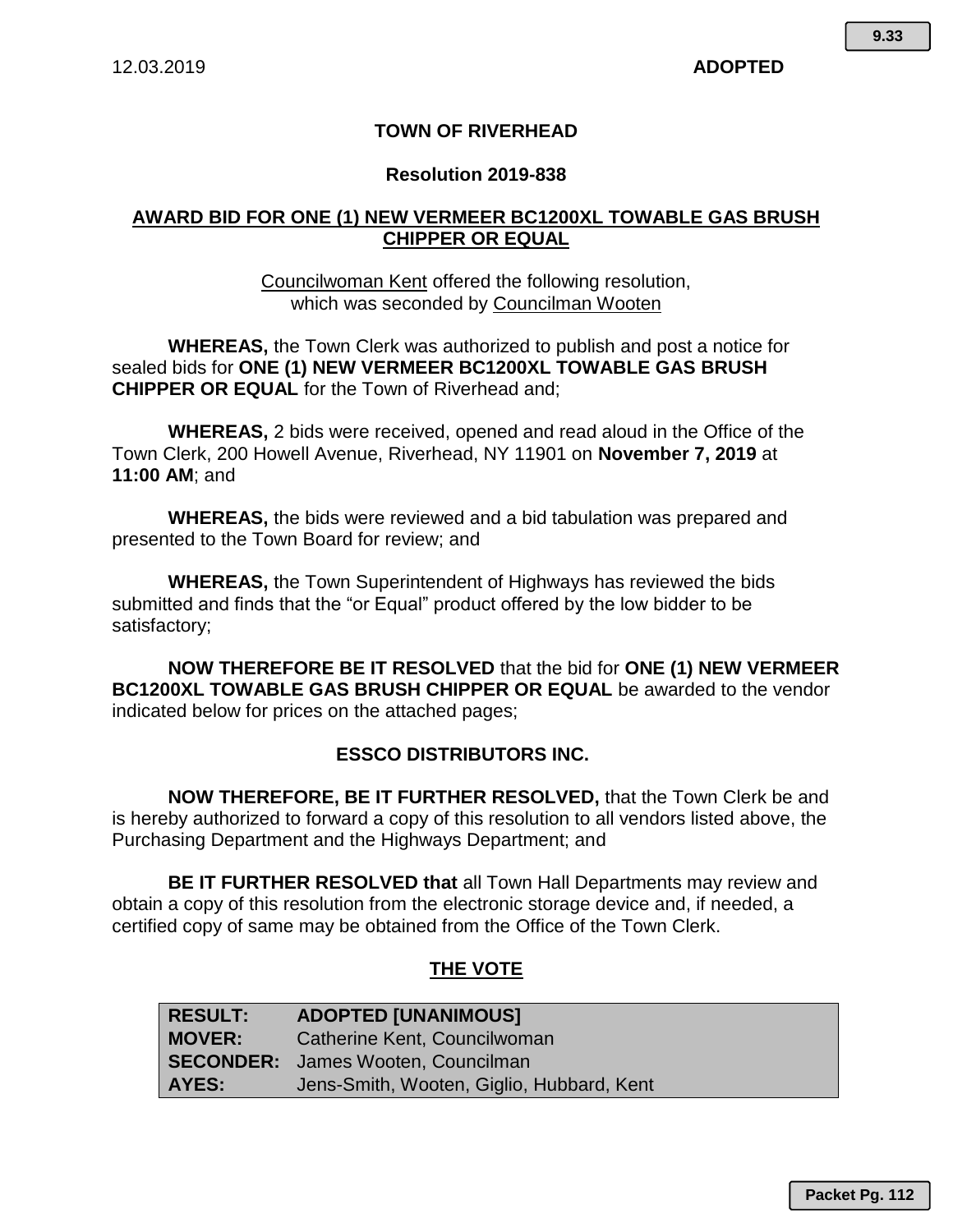## **FISCAL IMPACT STATEMENT OF PROPOSED RIVERHEAD TOWN BOARD LEGISLATION**

| Type of Legislation<br>А.                                                                                                                                                                                                                                                             | Resolution Local Law                                                                                         |                     |  |  |  |  |  |
|---------------------------------------------------------------------------------------------------------------------------------------------------------------------------------------------------------------------------------------------------------------------------------------|--------------------------------------------------------------------------------------------------------------|---------------------|--|--|--|--|--|
| В.                                                                                                                                                                                                                                                                                    | Title of Proposed Legislation: Award Bid for One (1) New Vermeer BC1200XL Towable Gas Brush Chipper or Equal |                     |  |  |  |  |  |
| C.                                                                                                                                                                                                                                                                                    | Purpose of Proposed Legislation:                                                                             |                     |  |  |  |  |  |
| D.                                                                                                                                                                                                                                                                                    | Will the Proposed Legislation Have a Fiscal Impact? Yes x<br>No                                              |                     |  |  |  |  |  |
| Е.                                                                                                                                                                                                                                                                                    | If the answer to section D is "yes", select (a) or (b) below and initial or detail as applicable:            |                     |  |  |  |  |  |
| The fiscal impact can be absorbed by Town/department existing resources set forth in approved Town Annual Budget<br>(a)<br>(example:routine and budgeted procurement of goods/services)*if selecting E(a), please initial then skip items<br>TB.<br>F,G and complete H,I and J;<br>or |                                                                                                              |                     |  |  |  |  |  |
| The description/explanation of fiscal impact is set forth as follows:<br>(b)                                                                                                                                                                                                          |                                                                                                              |                     |  |  |  |  |  |
| If the answer to E required description/explanation of fiscal impact (E(b)), please describe total Financial Cost of Funding over<br>F.<br>5 Years                                                                                                                                    |                                                                                                              |                     |  |  |  |  |  |
| <b>Proposed Source of Funding</b><br>G.<br>Appropriation Account to be Charged: DA1-5-5130-240-000-00000 Mach-Equipment<br>Grant or other Revenue Source:<br>Appropriation Transfer (list account(s) and amount):                                                                     |                                                                                                              |                     |  |  |  |  |  |
| H. Typed Name &<br>Title of<br>Preparer: Teresa<br><b>Baldinucci</b>                                                                                                                                                                                                                  | I. Signature of Preparer<br>sa Baldinucci<br>Teresa Baldinucci                                               | J. Date<br>11/12/19 |  |  |  |  |  |
| K. Accounting Staff<br>Name & Title<br>William Rothaar,<br>Accounting<br>Department                                                                                                                                                                                                   | L. Signature of Accounting Staff<br>William Rotham<br><b>William Rothaar</b>                                 | M. Date<br>11/19/19 |  |  |  |  |  |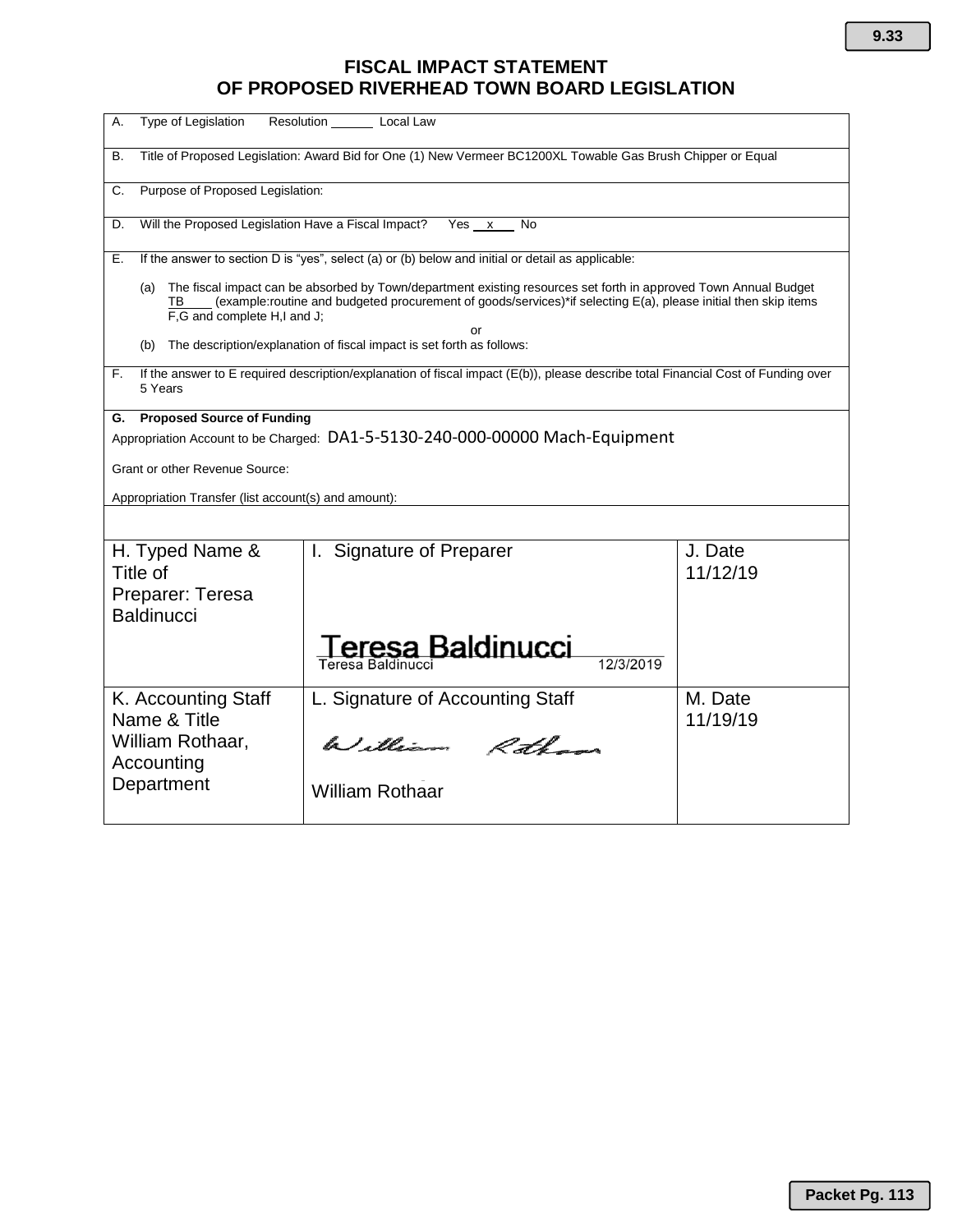#### V. Bid Sheet

### ONE (1) NEW VERMEER BC1200XL TOWABLE GAS BRUSH CHIPPER OR EQUAL

The Chipper must include all major standard equipment for the make and model "ONE (1) NEW VERMEER BC1200XL TOWABLE GAS BRUSH CHIPPER OR EQUAL" together with such additional equipment listed below:

IMPJU/KU above and offered for sale is good repair, condition and working order with only ordinary wear and tear from proper use and no rust/rot of exterior of chipper. In addition, the street sweeper/chipper and all components are fully operational, road worthy and capable of passing a chipper inspection by the State of New York. \$ 37,995,00 BID PRICE: Delivery Date: *vpon receiving award* 30 days  $N$ ame of Bidder:  $\cdot$  *E55c0 Distributions inc* Address of Bidder: <u>1555</u> 5<sup>th</sup> InDustrial Coult *tRAy ol\o~ ,N.y, 1179h* Telephone Number: **63/-** 665-1370 Email: *eSSCaJJ.e.My€)8=/WAiL ....c..D.tt*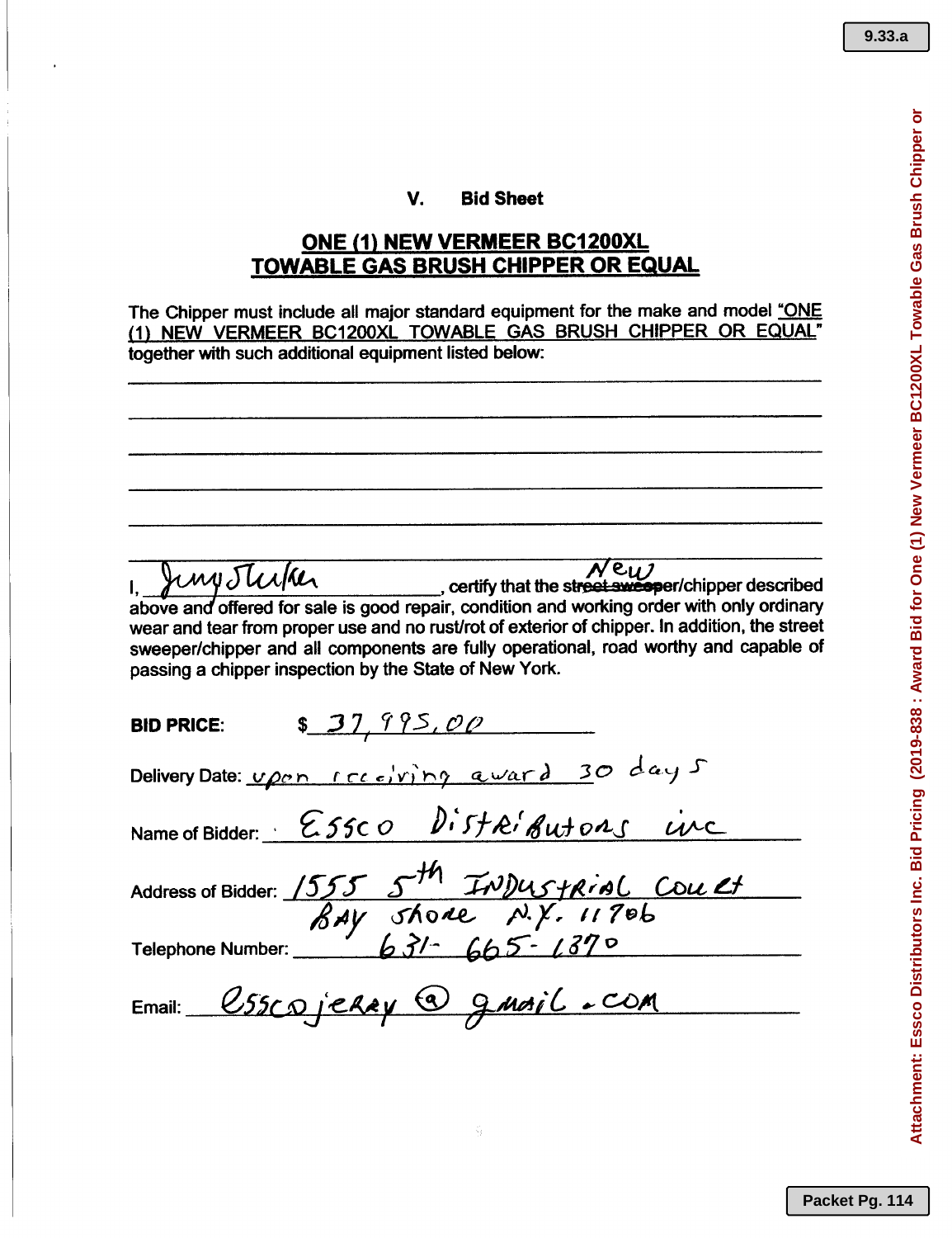$\mathbf{r}$ 

Jee<br>Affached

# VI. Exceptions to Specifications

 $\ddot{\phantom{0}}$ 

REQUIRED DATA (Please complete for any exception to the specifications)<br>  $7\overline{0}$   $2\overline{0}$  M  $\partial$  R BAR K I 4/5 C hipsen *']....01.0 O~ I¥I\$" ell"*

(Identify on the line above Year, Model)

Please identify the exceptions to the specifications by checking the appropriate box (see VI (A) below) and provide description of item(s) offered for consideration and/or as and for "equivalent" (see VI (8) below).

A. Please check appropriate boxes to identify exception to bid specifications set for in Part III of these specifications:

|    | Condition of Chipper Engine/Mechanical/Parts (good repair, condition and<br>working<br>order)                                                         |
|----|-------------------------------------------------------------------------------------------------------------------------------------------------------|
|    | <b>Condition of Chipper Exterior</b>                                                                                                                  |
|    | Inside/outside controls                                                                                                                               |
|    | Delivery must be within 30 days of bid award                                                                                                          |
|    | Warranty for Chassis/Engine/Transmission                                                                                                              |
|    | Warranty on auxiliary engine for sweep system and sweepers                                                                                            |
|    |                                                                                                                                                       |
| В. | Exceptions to the specifications of any bid items stated herein shall be fully described in writing<br>by the contractor in the space provided below: |